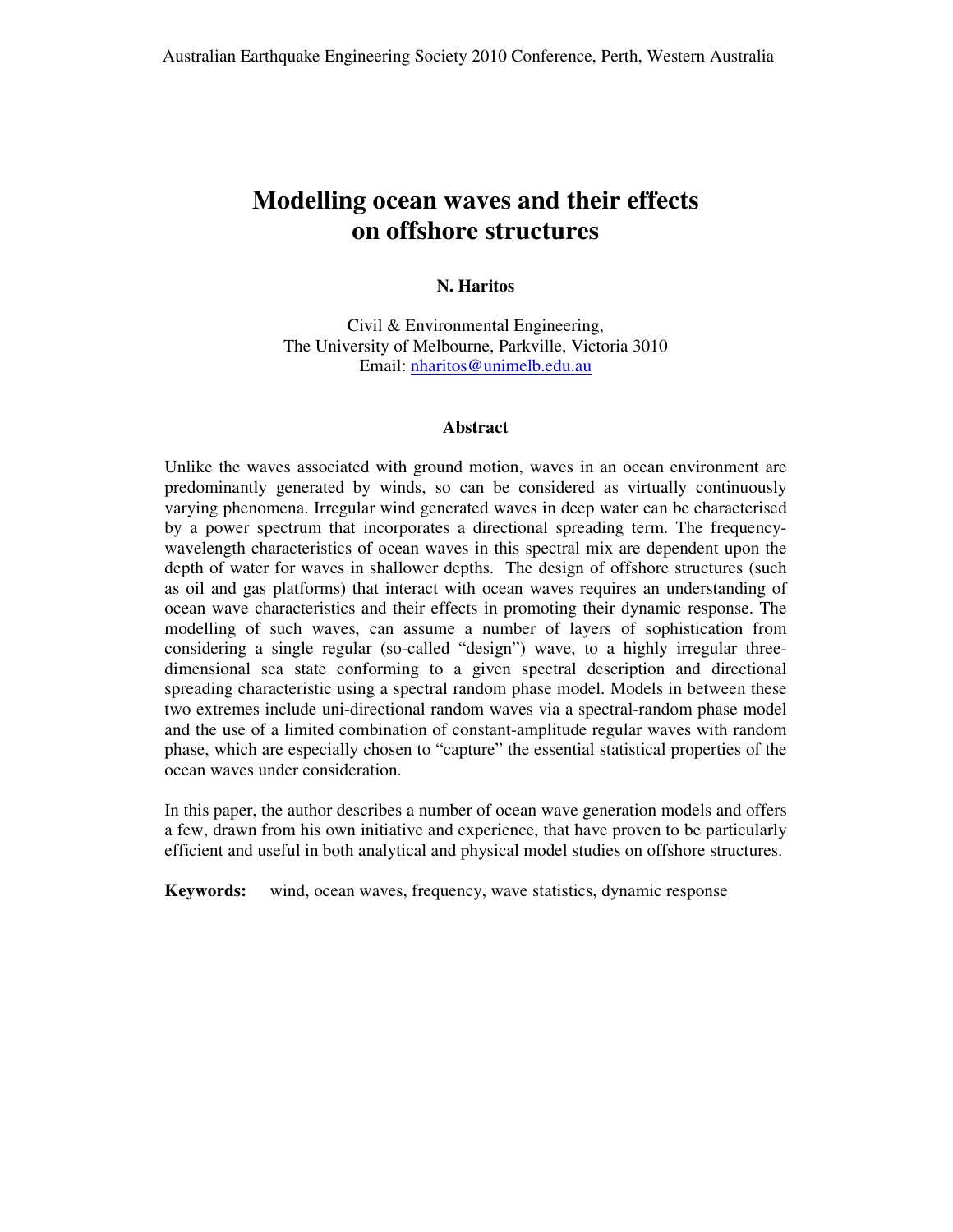## **1. INTRODUCTION**

The character of the dynamic response of offshore structures to excitation from the effects of environmental loading is dependent upon a number of obvious factors that include: the geographic location of the site, the environmental loading itself that essentially stems from wind/wave/current/earthquake conditions thereat, the depth of water and the particular characteristics of the design of the offshore structure itself, (Haritos, 2007).

Often, the dominant excitation source for an offshore structure (such as an oil and gas platform) stems from wind-generated waves and their interaction with the structure concerned in promoting its dynamic response. Unlike the waves associated with ground motion, waves in an ocean environment can be considered as virtually continuously varying phenomena. Irregular wind generated waves with surface elevation profile  $\eta(x,t)$  located in deep water can be characterised by a power spectrum,  $S_n(f, \theta)$ , that incorporates a directional spreading term,  $D(\theta)$ , (in which  $\theta$  is measured from the dominant wave direction), in combination with the wave elevation spectrum,  $S_n(f)$ , eg:

$$
S_{\eta}(f,\theta) = D(\theta) S_{\eta}(f)
$$
 (1)

The frequency-wavelength characteristics of ocean waves in this spectral mix are dependent upon the depth of water in which these waves are located and this dependency is referred to as the dispersion relationship, viz:

$$
\omega^2 = g \kappa \tanh(\kappa h)
$$
  
\n
$$
\approx g \kappa \qquad \text{(for deep water where } \kappa h > \pi)
$$
\n
$$
\tag{2}
$$

in which  $\omega$  is the circular frequency (=  $2\pi f$ ), and  $\kappa$  is the wave number (=  $2\pi/\lambda$  where  $\lambda$ is the wavelength) of the wave or wavelet under consideration in this sea state.

A typical expression for the directional spreading function,  $D(\theta)$ , is given by

$$
D(\theta) = \cos^{2s}(\theta) \qquad (-\pi/2 < \theta < \pi/2) \tag{3}
$$

where  $s = 1$  corresponds to a widely-spread sea state and  $s = 3$ , one that is quite narrow.

A widely adopted formulation of the fully-developed wind generated wave elevation spectrum,  $S_n(f)$ , is that of Pierson-Moskowitz (P-M), (Janssen 2010) which can be expressed as:

$$
S_{\eta}(f) = \frac{0.0005}{f^5} e^{-\frac{5}{4} \left(\frac{f_p}{f}\right)^4}
$$
 (4)

in which  $f_p$  is the frequency at peak wave energy which is related to the mean wind speed at 19.5m above Mean Water Level (MWL),  $U = U_{19.5}$ , via  $f_p = 1.37/U$ . Figure 1 depicts the form of this spectrum for a range of wind speeds. The variance in the irregular wave elevation is the area under the spectrum and equates to  $0.0001/f_p^4$ .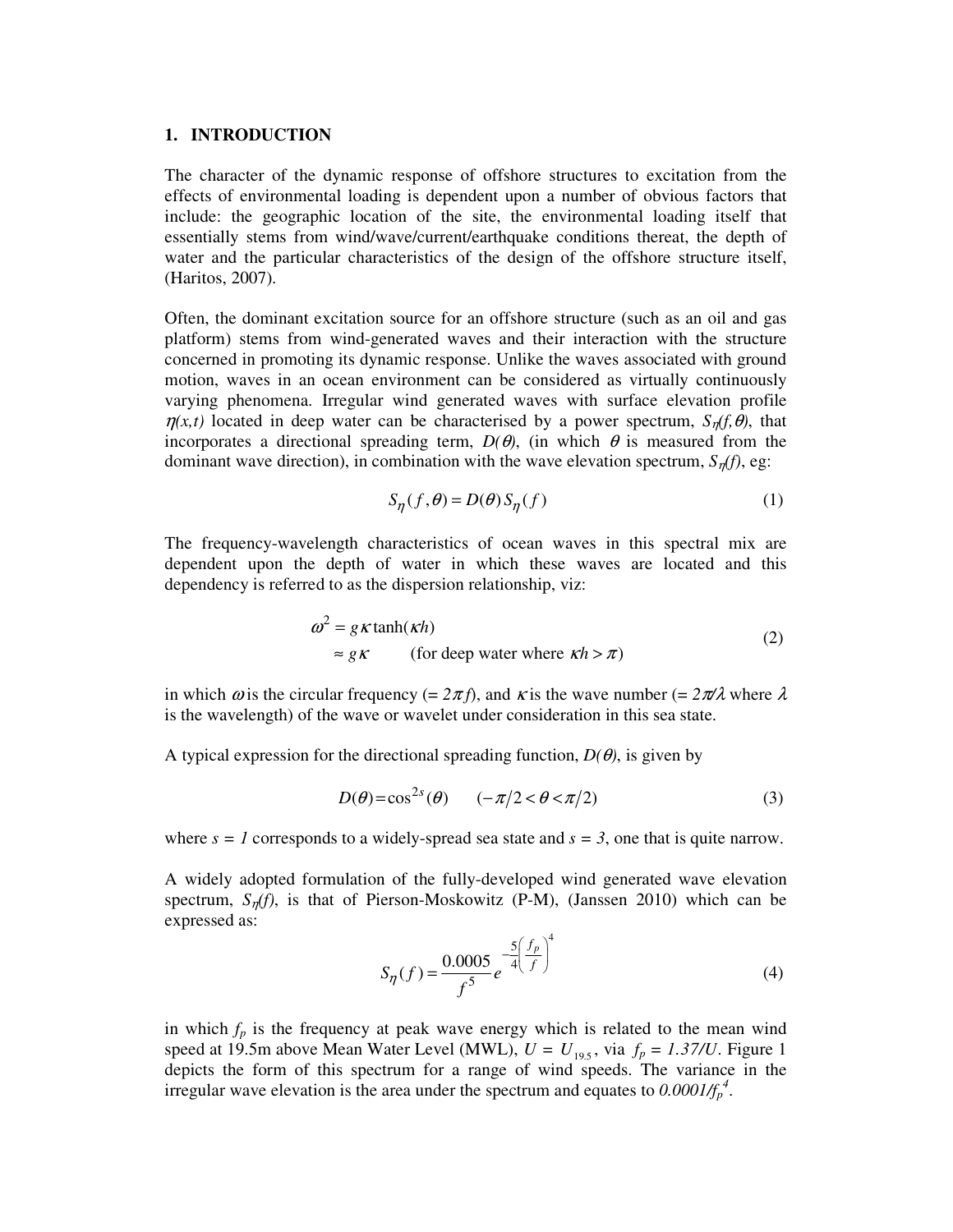

Figure 1: Pierson Moskowitz spectrum and its relationship to mean wind speed U.

# **2. MODELLING IRREGULAR SEA STATES**

A Fourier series can be used to model an irregular uni-directional sea state,  $\eta(t)$ , at a fixed location  $(x = 0)$ , as a time series of length *T*, and *N* points *dt* apart  $(T = N \cdot dt)$  as follows:

$$
\eta(t) = \sum_{n=0}^{N/2} \left( a_n \sin\left(\frac{2\pi nt}{T}\right) + b_n \sin\left(\frac{2\pi nt}{T}\right) \right)
$$
  
\n
$$
= \sum_{n=0}^{N/2} \left( A_n \sin\left(\frac{2\pi nt}{T} - \varphi_n\right) \right) = \sum_{n=0}^{N/2} \left( A_n \sin\left(2\pi f_n t - \varphi_n\right) \right)
$$
  
\nwhere:  $f_n = \frac{1}{T}$ ;  $A_n = \sqrt{a_n^2 + b_n^2}$ ;  $\varphi_n = \operatorname{atan}\left(\frac{b_n}{a_n}\right)$  (5)

Equation (5) suggests that the  $n^{th}$  wavelet in this series has a circular frequency  $\omega_n =$  $2\pi f_n$ , and satisfies the dispersion relationship of Eq (2). In addition, it can be shown that the amplitude of this wavelet,  $A_n$ , is given by:

$$
A_n = \sqrt{2S_\eta(f_n)df} = \sqrt{2}\sqrt{S_\eta(f_n)df}
$$
\n(6)

which can be interpreted to be  $\sqrt{2}$  times the RMS value of this wavelet.

## **2.1 Random phase Inverse Fast Fourier Transform model**

Equations (5) and (6) can be used, under a random phase modelling assumption, (ie where  $\varphi_n = Ran(0 - 2\pi)$  to simulate a time series of the surface elevation that conforms to the selected wave spectrum, *S*η*(f),* via an Inverse Fast Fourier Transform (IFFT) algorithm. The *Data Analysis* option under the *Tools* tab in EXCEL offers a *Fourier Analysis* option that allows an IFFT to be performed on a suitably prepared data series interpretation of Eqs (5) and (6) that can produce such a simulated wave elevation trace.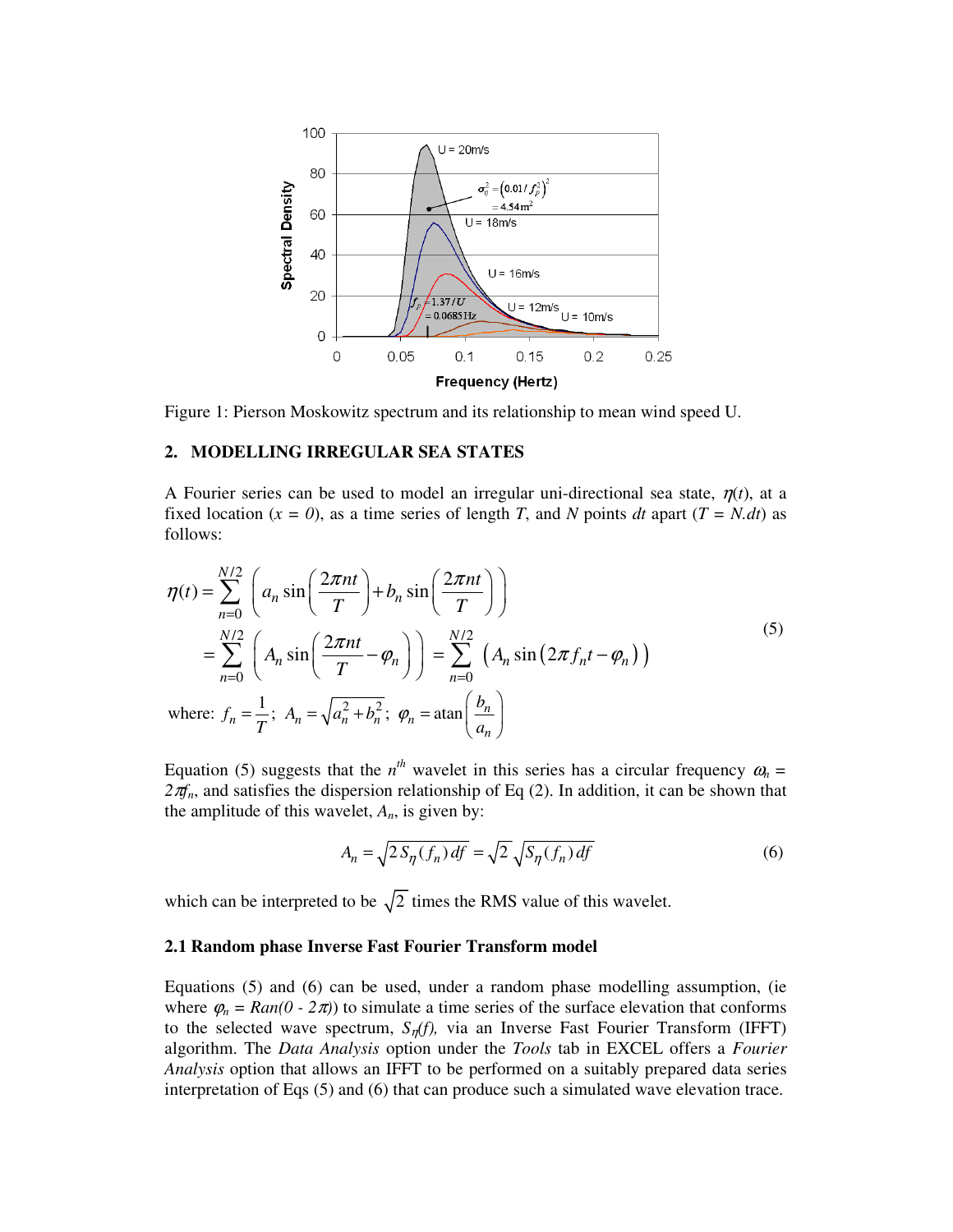#### **2.2 Design Wave model**

When the lowest natural frequency of an offshore structure, *fo*, is significantly greater than  $f_p$ , the wave frequency at peak wave energy in the wave elevation spectrum, (say for example  $f_o > 4 f_p$ ), then a *Design Wave* can be formulated that can be inferred from the design surface elevation spectrum and used to determine the design wave loading on the structure and hence its quasi-static design response to this loading.

A single wave interpretation of the model depicted by Eq(6) would suggest an amplitude of  $A_1 = \sqrt{2} \sigma_n$  which is essentially a wave with an RMS value equal to that of the irregular sea state. Statistically, under a Normal probability assumption, this would correspond to an amplitude that is exceeded by 15.9 % of the waves in this irregular sea state. For design, a factor is instead applied to the *Significant Wave* amplitude given by  $A_s = H_s / 2 \approx 1.98 \sigma_{\eta}$  in which  $H_s$  is the *Significant Wave Height* (crest to trough height of wave) which corresponds to the mean of the topmost 1/3 of the waves in the sea state. The factor used on  $A<sub>s</sub>$  for the *Design Wave* amplitude depends upon what Limit State condition is being investigated for the design under consideration.

The frequency associated with the Design Wave can be taken as  $f_p$ , the frequency corresponding to peak wave energy. Alternatively  $f_m$ , the *mean* wave frequency or  $f_h$ , the frequency that evenly splits the spectrum into equal areas (or energy) can be used, ie

$$
f_m = \int_0^\infty f S_\eta(f) \, df \, / \, \sigma_\eta^2 = 0.000106 \left( \frac{f^3}{f_p^4} \right) \Gamma \left( 0.75, \frac{5}{4} \left( \frac{f_p}{f} \right)^4 \right) \, / \, \sigma_\eta^2 \approx 1.295 f_p \tag{7}
$$

$$
f_h; \text{ where } \int_{f_h}^{\infty} S_{\eta}(f) df = \sigma_{\eta}^2 / 2 \to f_h = 1.16 f_p \text{ for P-M spectrum}
$$
 (8)

#### **2.3 Equal amplitude random phase wavelet model**

Haritos (1988) suggested a simplified Fourier series representation of the surface elevation time series based upon an interpretation of Eq(5) in which the number *N* of wavelets in the series is dramatically reduced (typically  $N = 1024$ , 2048 or 4096 using the IFFT approach), to say as little as  $N = 8$  whilst still being able to capture the characteristics of the sea state being simulated to an acceptable accuracy. In this interpretation, the wavelets are taken to have equal amplitudes, by partitioning the P-M spectrum into equal areas. The corresponding frequency of the wavelet is taken to be at the half area position within the area segment associated with the wavelet sequence number, *n*, under consideration.

For N wavelets in the series the amplitude of each,  $A_n$ , simply becomes  $A_n = \sqrt{2/N} \sigma_n$ , which for N = 8 equates to  $\sigma_{n}/2$ . The frequency for the n<sup>th</sup> wavelet in the series, in the case of a P-M wave surface elevation spectrum, is then given by:

$$
\int_{f_n}^{\infty} S_{\eta}(f) df = \frac{2n-1}{2N} \sigma_{\eta}^2 \to f_n = \left(\frac{5}{4} \ln \left(\frac{n}{n-1}\right)\right)^{0.25} f_p
$$
 (9)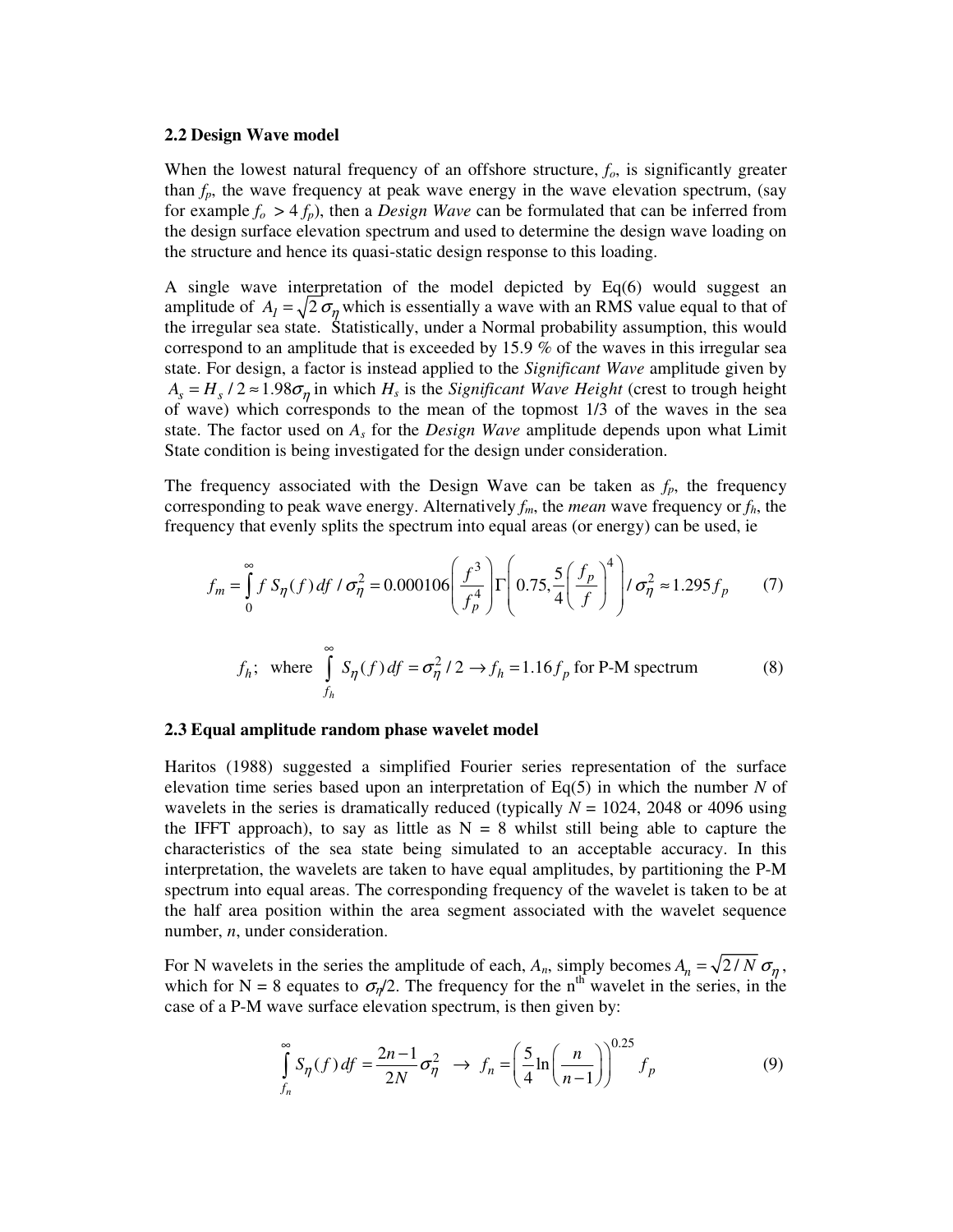The absolute maximum surface elevation in this model,  $\eta_{max}$ , occurs when all wavelets are in phase (a rare event in the case of N > 4), so that  $\eta_{max} = \sqrt{2N} \sigma_{\eta}$ , which for N = 8 equates to 4 times the RMS value. Values exceeding 4 times the RMS value are statistically quite rare. Consequently, adopting an equal amplitude random phase model for numerically simulating an irregular sea state, becomes quite efficient when compared with the IFFT approach, especially when this approach needs be exercised at regular intervals such as when dealing with non-linear behaviour requiring iterative techniques to be able to solve the problem being investigated. Figure 2 depicts traces generated over 1024 seconds at 0.5 second intervals (2048 data points) conforming to a P-M spectrum with  $U = 30$  m/s, using the IFFT and equal amplitude methods respectively, both with random phase  $(0 - 2\pi)$ . Shown alongside the traces is the result of an upcrossing analysis on the respective trace used to predict the expected maximum surface elevation in a 4-hour period. The respective lines of best fit in the graphical representation of the upcrossings for both traces are closely similar and both lead to a near identical peak surface elevation prediction for a 4-hour duration of the sea state of close to 16.2 m or approx. 3.43 standard deviations ( $\eta_{RMS}$ ) of 4.73 m.

# **3. MODELLING "SPECIAL" SEA STATE CONDITIONS**

#### 3.1 Swept Sine Waves

The Swept Sine Wave (SSW) concept is where a *chirp* style signal (one in which the frequency of the wave changes linearly in time from  $f_1$  to  $f_2$ ), Eq (10), is adopted in combination with a time-varying amplitude,  $A(t)$ , to generate the resultant time series, (Haritos, 1988). SSW's are particularly useful in the study of dynamic phenomena (eg in structural dynamics applications) as they allow clear identification of resonant behaviour in the dynamic response – whether this response is simulated from numerical code or is measured in physical experiments of say wave-structure interaction effects.

$$
\eta(t) = A(t)\sin\left(\left(2\pi f_1 + \pi \frac{(f_2 - f_1)}{\tau}t\right)t\right) \tau \text{ : time length of record} \tag{10}
$$



Figure 2: Comparison of wave traces using IFFT and 8 equal wave amplitude wavelets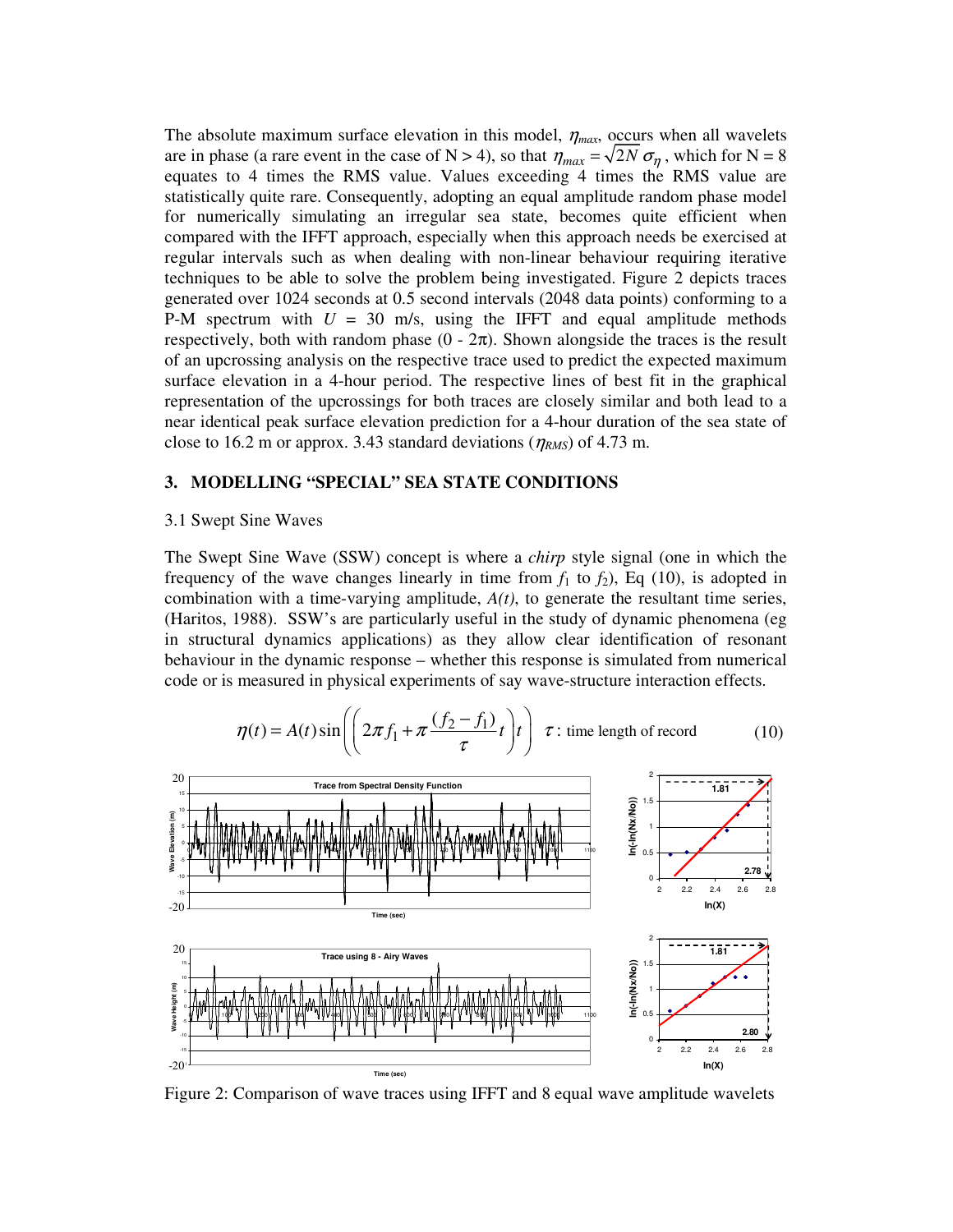Figure 3 depicts an SSW designed to produce constant amplitude inertia wave forcing on an instrumented multi-segment bottom-pivoted vertical cylinder that was tested in the wave basin at the National Research Council (NRC) facility centre in Ottawa by the author. The cylinder is 2.4m long and had provision of being supported by either rigid rods or a set of springs in series (to vary the degree of compliancy of the assemblage) in mutually orthogonal directions at cylinder tip. Data over some 30 channels of measurement was recorded at a 10 Hz sampling rate for 8192 data points for each test configuration for several wave types and cylinder compliancy conditions. Figure 4 shows a segment of the wave trace close to the natural frequency of approx. 0.55Hz for a selected spring series for this test cylinder tested in a 2m water depth, together with the corresponding in-line  $(X)$  and transverse  $(Y)$  responses at the cylinder tip. The traces clearly depict the condition of resonance and the triggering of vortex shedding (as demonstrated by the Y-direction motion) once large amplitudes of vibration were induced in the in-line X-direction. This situation clearly demonstrates the powerful role SSW's can play in the study of complex frequency dependent phenomena.



Figure 3: SSW wave with constant Inertia force characteristics on test cylinder



Figure 4 Resonant response of test cylinder from constant Inertia force SSW test